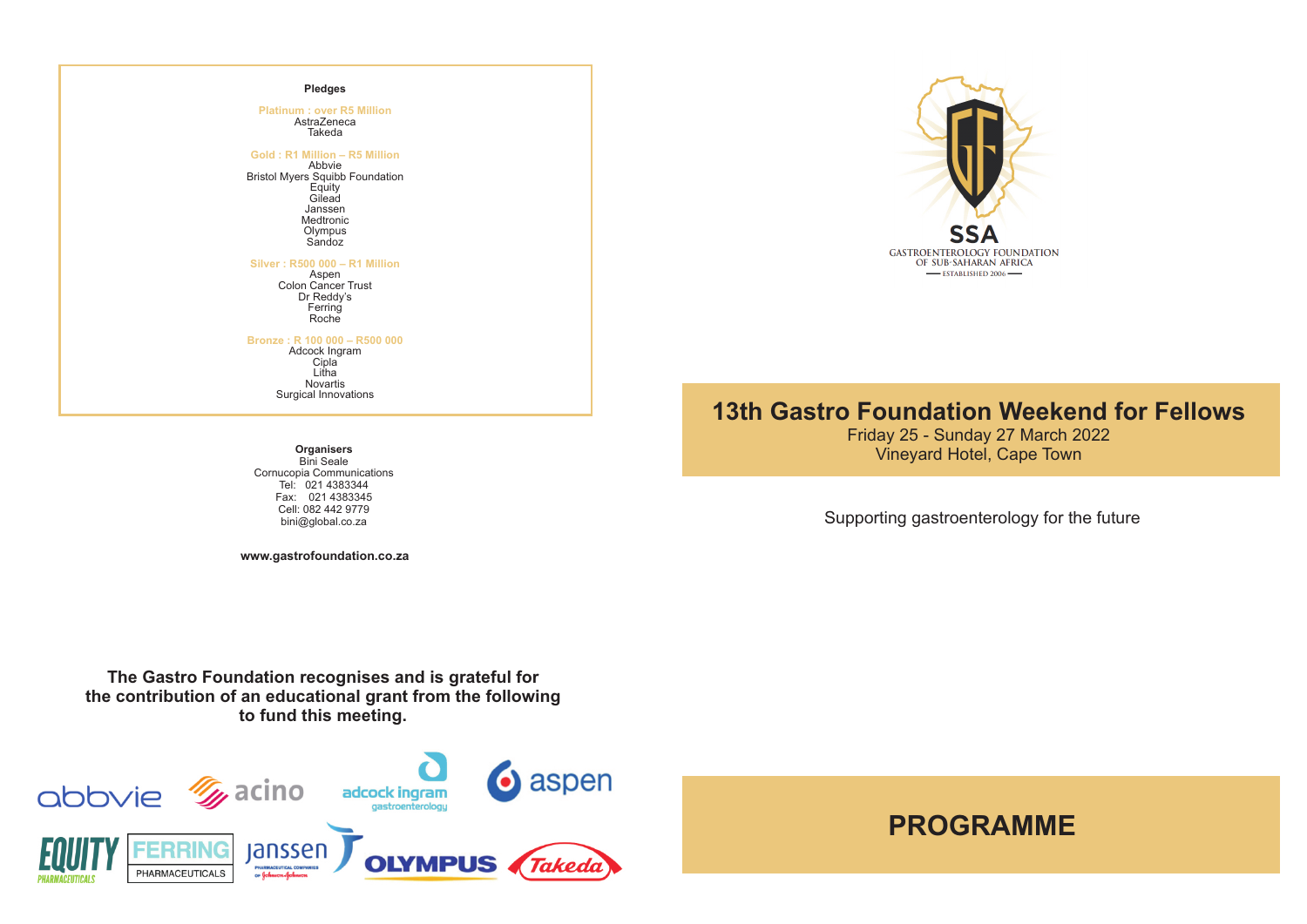Welcome to the 13th annual Fellows post graduate course .

This meeting, dedicated to all Gastroenterology and Hepatology fellows and Paediatric fellows in training, is held annually in the first part of the year. Twenty-five fellows attended the first meeting held in 2010. This year we have invited forty eight fellows which includes ten fellows from SSAand twenty four faculty members. It is a great pleasure to welcome our SSA fellows to this meeting which includes fellows from eight countries in SSA including Zimbabwe, Ethiopia, Tanzania, Mozambique, Cameroon, Namibia, and the Sudan. In addition, the entire course will be live streamed to colleagues in SAand SSA. All our interest groups continue with weekly virtual GECHO teaching programs including Endoscopy, IBD, PBM, Pathology and Liver cancer. This year we have introduced two new GECHO programs for Paediatric gastroenterology and Radiology. These programs keep our network of GHASSA members connected and have resulted in 6 publications accepted into the Lancet Gastrohepatology in the last 6 months - my congratulations go to Wendy Spearman, Gill Watermeyer, Ed Jonas and Mark Sonderup on this notable and tremendous achievement. These publications place SSA firmly on the academic map internationally. An important and recent collaboration has been that of the Foundation and GHASSA with the African Union's developmental arm NEPAD (AU - NEPAD) and we continue our efforts to expand the availability of maternal birth dose Hepatitis B vaccine to all infants born in SSA and to expand the use of enteral and parenteral iron replacement to pregnant mothers who are iron deficient. In addition, we are working closely with IBD Africa and the pharmaceutical industry to make Biologics available to patients with IBD located in SSA. Our close collaboration with SAGES continues and it is a pleasure working and collaborating with Gill Watermeyer, the current SAGES president. I have pleasure in welcoming our guest speakers this year – Justice Richard Goldstone who returns to this meeting together with Advocate Paul Hoffman SC. Since its inception over the past 16 years, the Foundation has raised close to R50 million in the form of donations from pharmaceutical and device companies and we are truly grateful to the trade and industry for this magnanimous support, which plays a large part in the continuation and expansion of the Fellows post graduate course to include those fellows training in SSA. I am most grateful to Bini Seale who runs the Foundation's Secretariat and who has worked tirelessly organizing this meeting, arranging and welcoming our SSA fellows, in addition to all the Foundation's activities. Thank you to all the Foundation trustees and to the Faculty for their interest and commitment in making the Fellows post graduate program the success it is.

Long may it continue

Warmly,

Chris Kassianides Chairman

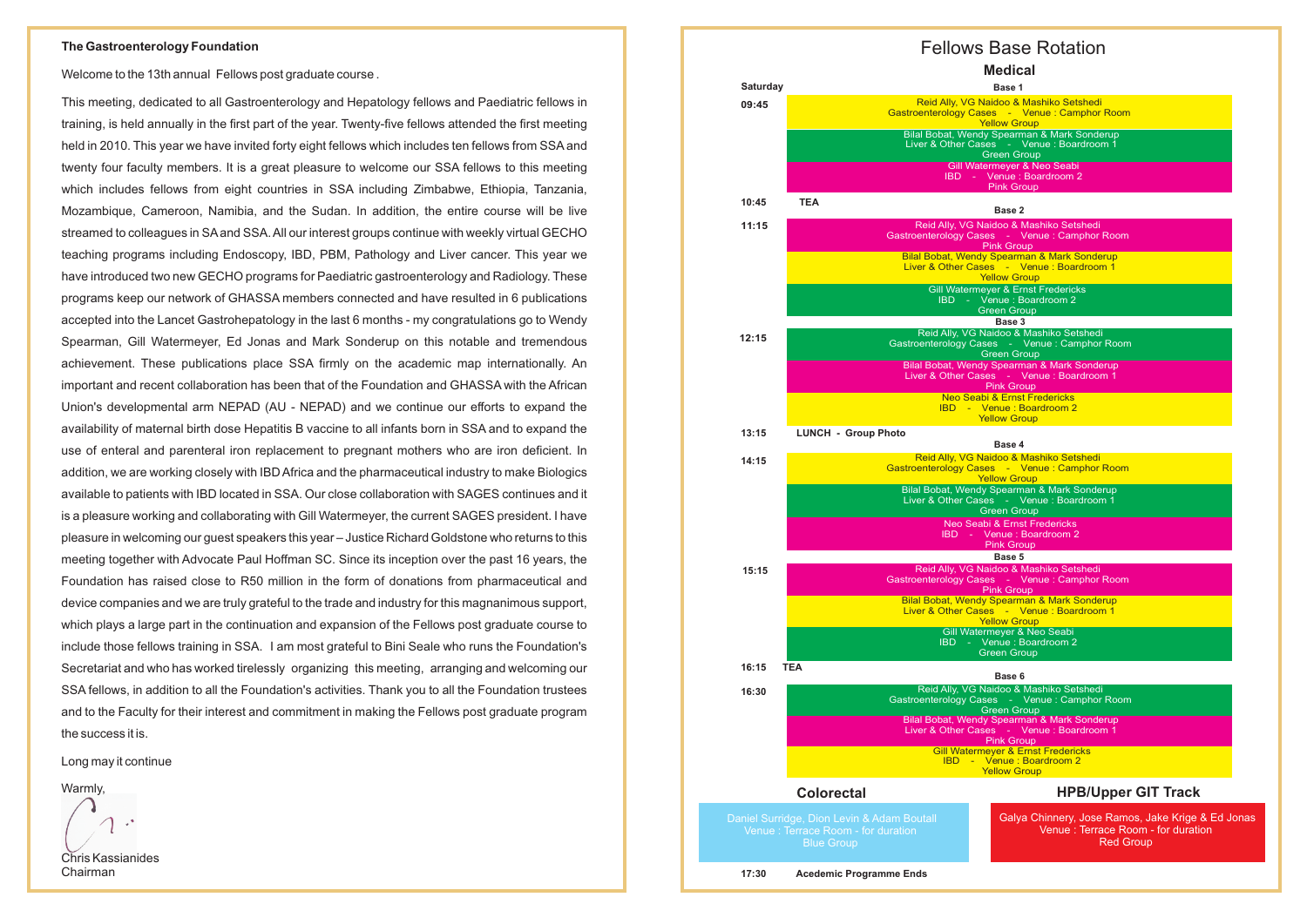| 12.30 | Lunch / Mosque                                                |                                        |                                                                |                     |  |
|-------|---------------------------------------------------------------|----------------------------------------|----------------------------------------------------------------|---------------------|--|
| 14.00 | Welcome                                                       | Prof Gill Watermeyer,<br>Prof Ed Jonas |                                                                |                     |  |
|       | Venue: Camphor 1,2 & 3                                        |                                        |                                                                |                     |  |
| 14.15 | <b>Medical and Colorectal</b><br>Venue: Camphor 1,2 & 3       |                                        | <b>HPB and upper GIT</b><br><b>Venue: Terrace Rooms</b>        |                     |  |
| 14.15 | DILI                                                          | Prof Mark Sonderup                     | Update on<br>chronic pancreatitis                              | Dr Stefan Hofmeyr   |  |
| 14.35 | New therapies<br>in IBD                                       | Prof Gill Watermeyer                   | Submucosal tumours<br>of the UGIT                              | Dr Galya Chinnery   |  |
| 14.55 | H pylori- an update                                           | Dr Dion Levin                          | Cystic lesions of the<br>pancreas-what's new Prof Eduard Jonas |                     |  |
| 15.15 | PSC - an update                                               | Dr Bilal Bobat                         | Intrahepatic<br>cholangliocarcinoma -<br>what's new            | Prof Jose Ramos     |  |
| 15.35 | <b>Tea Break</b>                                              |                                        | <b>Tea Break</b>                                               |                     |  |
| 15.50 | <b>CRC</b> screening<br>and surveillance                      | Dr Adam Boutall                        | Polyps of the UGIT                                             | Dr Galya Chinnery   |  |
| 16.15 | An approach to the<br>patient with a stoma Dr Daniel Surridge |                                        | Management of cystic<br>tumours of the liver                   | Dr Christo Kloppers |  |
| 16.40 | Check in to the hotel                                         |                                        |                                                                |                     |  |
| 17.15 | Quiz<br>Venue: Camphor 1,2 & 3                                |                                        |                                                                |                     |  |
| 18.15 | <b>Dinner</b><br><b>Venue: Summer House</b>                   |                                        |                                                                |                     |  |
|       |                                                               |                                        |                                                                |                     |  |

# **Mission Statement**

| <b>FRIDAY 25 March 2022</b>                                                                                                                                                                                                                                                                                                                                                                                                                                                                          |                                                                                                                    |                                         |                                                                  | <b>SATURDAY 26 March 2022</b>                     |                                                                    |                                                                               |                                                                     |  |                                                             |
|------------------------------------------------------------------------------------------------------------------------------------------------------------------------------------------------------------------------------------------------------------------------------------------------------------------------------------------------------------------------------------------------------------------------------------------------------------------------------------------------------|--------------------------------------------------------------------------------------------------------------------|-----------------------------------------|------------------------------------------------------------------|---------------------------------------------------|--------------------------------------------------------------------|-------------------------------------------------------------------------------|---------------------------------------------------------------------|--|-------------------------------------------------------------|
| Lunch / Mosque<br>12.30                                                                                                                                                                                                                                                                                                                                                                                                                                                                              |                                                                                                                    |                                         |                                                                  | 06:30 Early morning walk / run then breakfast     |                                                                    |                                                                               |                                                                     |  |                                                             |
| 14.00                                                                                                                                                                                                                                                                                                                                                                                                                                                                                                | Welcome                                                                                                            | Prof Gill Watermeyer,                   |                                                                  |                                                   |                                                                    | Meet in the hotel foyer                                                       |                                                                     |  |                                                             |
|                                                                                                                                                                                                                                                                                                                                                                                                                                                                                                      | Prof Ed Jonas<br>Venue: Camphor 1,2 & 3                                                                            |                                         |                                                                  |                                                   | 8.30                                                               | Statistics 101 and other research related tips                                |                                                                     |  | Prof Mashiko Setshedi                                       |
|                                                                                                                                                                                                                                                                                                                                                                                                                                                                                                      |                                                                                                                    |                                         |                                                                  |                                                   |                                                                    |                                                                               |                                                                     |  |                                                             |
| 14.15                                                                                                                                                                                                                                                                                                                                                                                                                                                                                                | <b>HPB and upper GIT</b><br><b>Medical and Colorectal</b><br><b>Venue: Terrace Rooms</b><br>Venue: Camphor 1,2 & 3 |                                         |                                                                  | 9.30                                              | Introduction to Bases<br>Prof Jake Krige<br>Venue: Camphor 1,2 & 3 |                                                                               |                                                                     |  |                                                             |
| 14.15                                                                                                                                                                                                                                                                                                                                                                                                                                                                                                | DILI                                                                                                               | Prof Mark Sonderup                      | Update on<br>chronic pancreatitis                                | Dr Stefan Hofmeyr                                 |                                                                    | <b>Medical</b>                                                                | <b>Colorectal</b>                                                   |  | <b>HPB/Upper GIT track</b>                                  |
| 14.35                                                                                                                                                                                                                                                                                                                                                                                                                                                                                                | New therapies<br>in IBD                                                                                            | Prof Gill Watermeyer                    | Submucosal tumours<br>of the UGIT                                | Dr Galya Chinnery                                 | 9.45                                                               | Base 1<br>Prof Reid Ally,                                                     | Dr Daniel Surridge                                                  |  | Dr Galya Chinnery                                           |
| 14.55                                                                                                                                                                                                                                                                                                                                                                                                                                                                                                | H pylori- an update                                                                                                | Dr Dion Levin                           | Cystic lesions of the<br>pancreas-what's new Prof Eduard Jonas   |                                                   |                                                                    | Dr VG Naidoo<br>Prof Mashiko Setshedi<br>Gastroenterology cases<br>Team 1     | Dr Dion Levin<br>Dr Adam Boutall<br>Team 4<br>Venue: Terrace Room 1 |  | Dr Jose Ramos<br>Prof Jake Krige<br>Prof Ed Jonas<br>Team 5 |
| 15.15                                                                                                                                                                                                                                                                                                                                                                                                                                                                                                | PSC - an update                                                                                                    | Dr Bilal Bobat                          | Intrahepatic                                                     |                                                   |                                                                    | Venue: Camphor                                                                |                                                                     |  | Venue: Terrace Room 2                                       |
|                                                                                                                                                                                                                                                                                                                                                                                                                                                                                                      |                                                                                                                    |                                         | cholangliocarcinoma -<br>what's new                              | Prof Jose Ramos                                   |                                                                    | Dr Bilal Bobat                                                                |                                                                     |  |                                                             |
| 15.35                                                                                                                                                                                                                                                                                                                                                                                                                                                                                                | <b>Tea Break</b>                                                                                                   |                                         | <b>Tea Break</b>                                                 |                                                   |                                                                    | Prof Wendy Spearman<br>Prof Mark Sonderup<br>Liver & other cases              |                                                                     |  |                                                             |
| 15.50                                                                                                                                                                                                                                                                                                                                                                                                                                                                                                | <b>CRC</b> screening<br>and surveillance                                                                           | Dr Adam Boutall                         | Polyps of the UGIT                                               | Dr Galya Chinnery                                 |                                                                    | Team 2<br>Venue: Boardroom 1                                                  |                                                                     |  |                                                             |
| 16.15                                                                                                                                                                                                                                                                                                                                                                                                                                                                                                | An approach to the                                                                                                 | patient with a stoma Dr Daniel Surridge | Management of cystic<br>tumours of the liver Dr Christo Kloppers |                                                   |                                                                    | Prof Gill Watermeyer<br>Dr Neo Seabi<br><b>Ernst Fredericks</b><br><b>IBD</b> |                                                                     |  |                                                             |
| 16.40                                                                                                                                                                                                                                                                                                                                                                                                                                                                                                | Check in to the hotel                                                                                              |                                         |                                                                  | Team 3<br>Venue: Boardroom 2                      |                                                                    |                                                                               |                                                                     |  |                                                             |
| 17.15                                                                                                                                                                                                                                                                                                                                                                                                                                                                                                | Quiz<br>Venue: Camphor 1,2 & 3                                                                                     |                                         | 10.45                                                            | Tea                                               |                                                                    |                                                                               |                                                                     |  |                                                             |
|                                                                                                                                                                                                                                                                                                                                                                                                                                                                                                      |                                                                                                                    |                                         |                                                                  |                                                   | 11.15                                                              | <b>Base 2</b>                                                                 |                                                                     |  |                                                             |
| 18.15<br><b>Dinner</b><br><b>Venue: Summer House</b>                                                                                                                                                                                                                                                                                                                                                                                                                                                 |                                                                                                                    |                                         | 12.15                                                            | Base 3                                            |                                                                    |                                                                               |                                                                     |  |                                                             |
|                                                                                                                                                                                                                                                                                                                                                                                                                                                                                                      |                                                                                                                    |                                         |                                                                  |                                                   | 13.15                                                              | Lunch - Group photo                                                           |                                                                     |  |                                                             |
|                                                                                                                                                                                                                                                                                                                                                                                                                                                                                                      |                                                                                                                    |                                         |                                                                  |                                                   | 14.15                                                              | Base 4                                                                        |                                                                     |  |                                                             |
| <b>Mission Statement</b>                                                                                                                                                                                                                                                                                                                                                                                                                                                                             |                                                                                                                    |                                         |                                                                  | 15.15                                             | <b>Base 5</b>                                                      |                                                                               |                                                                     |  |                                                             |
| The Gastroenterology Foundation of South Africa was established in 2006. The aim of the Foundation is<br>to contribute towards the continuing medical education of Gastroenterologists and Hepatologists in                                                                                                                                                                                                                                                                                          |                                                                                                                    |                                         | 16.15                                                            | Tea                                               |                                                                    |                                                                               |                                                                     |  |                                                             |
| South Africa.                                                                                                                                                                                                                                                                                                                                                                                                                                                                                        |                                                                                                                    |                                         | 16.30                                                            | Base 6                                            |                                                                    |                                                                               |                                                                     |  |                                                             |
| It is autonomous, directed by a group of trustees chosen from a broad spectrum of academic                                                                                                                                                                                                                                                                                                                                                                                                           |                                                                                                                    |                                         |                                                                  |                                                   | 17.30 Academic program ends                                        |                                                                               |                                                                     |  |                                                             |
| experience.<br>In addition, the Foundation has successfully contributed to the postgraduate education of<br>Gastroenterologists by assisting in the financing of fellowships abroad. Recently a major focus has<br>been the post graduate education of GI trainees locally by hosting workshops in South Africa.<br>Our aim is to fund a number of conferences annually updating all those interested in Gastroenterology<br>and Hepatology in South Africa on recent advances in these specialties. |                                                                                                                    |                                         | 17.30                                                            | <b>Refreshment break</b>                          |                                                                    |                                                                               |                                                                     |  |                                                             |
|                                                                                                                                                                                                                                                                                                                                                                                                                                                                                                      |                                                                                                                    |                                         | 18.00                                                            | Introduction:<br>Venue: Camphor 1,2 & 3           | <b>Prof C Kassianides</b>                                          |                                                                               |                                                                     |  |                                                             |
|                                                                                                                                                                                                                                                                                                                                                                                                                                                                                                      |                                                                                                                    |                                         |                                                                  | Guest lecture                                     | Judge Richard Goldstone<br>Adv. Paul Hoffman SC                    |                                                                               |                                                                     |  |                                                             |
|                                                                                                                                                                                                                                                                                                                                                                                                                                                                                                      |                                                                                                                    |                                         |                                                                  | Venue: Camphor 1,2 & 3                            |                                                                    |                                                                               |                                                                     |  |                                                             |
|                                                                                                                                                                                                                                                                                                                                                                                                                                                                                                      |                                                                                                                    |                                         |                                                                  | 19.00 <b>Dinner</b><br><b>Venue: Summer House</b> |                                                                    |                                                                               |                                                                     |  |                                                             |